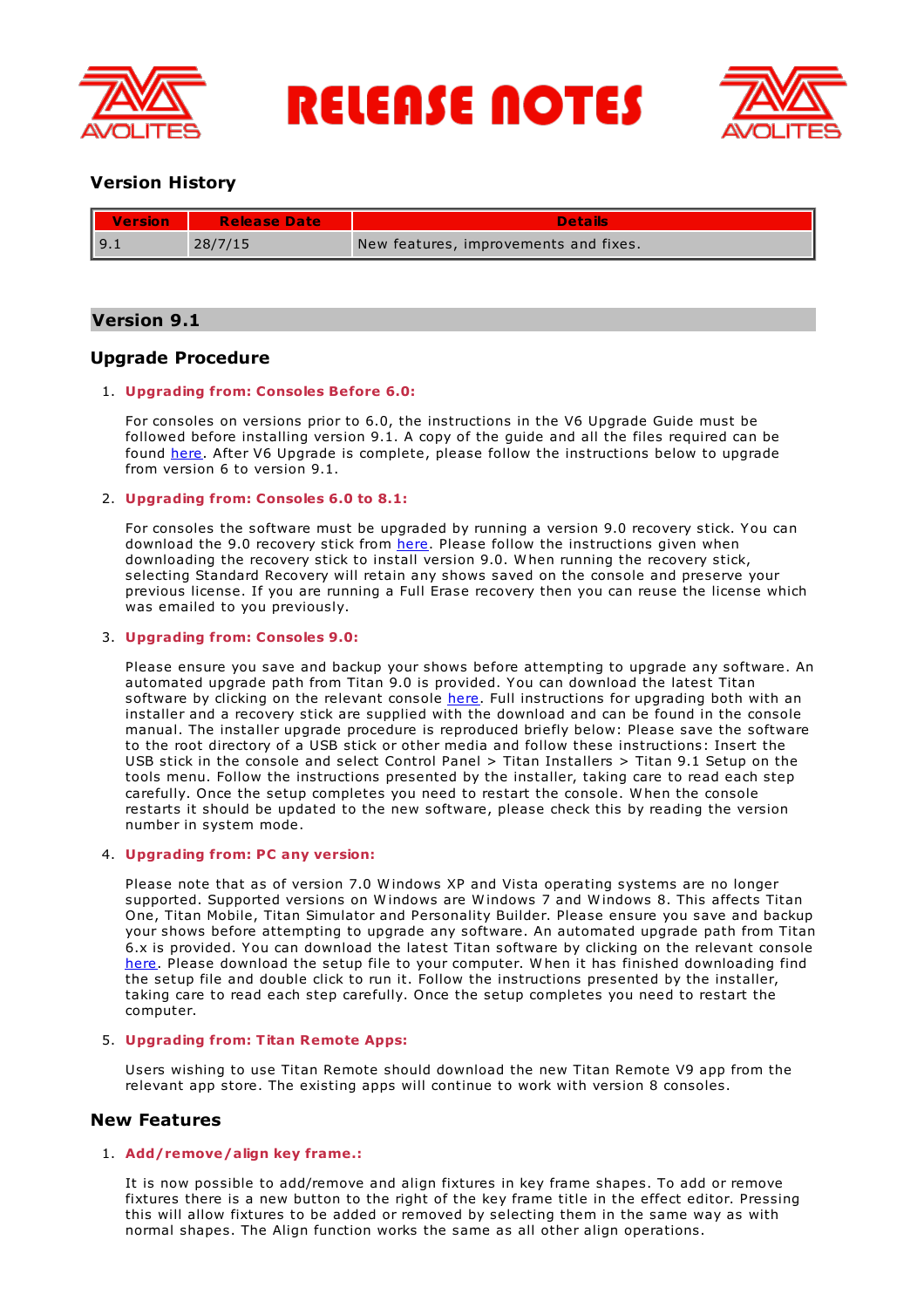# **Improvements**

## 1. **Filter relevant palettes occasionally slows.:**

Occasionally after long programming sessions filter relevant palettes could become slow. This has been resolved.

## 2. **Autoincrement cue fixture order slow in very large shows.:**

In large shows autoincrementing cue fixture order could become slow. This has been resolved.

## 3. **Not enough space save show error.:**

If a drive doesn't have enough space to save a show it will now warn the user.

## 4. **Auto legend white and amber.:**

Colour palette legends now include amber and white channels.

## 5. **Pixel mapper smoothing.:**

Improvements to pixel mapper colour fade model.

## 6. **Imported RGB on CMY.:**

Imported RGB palettes will now work on mapped CMY fixtures.

# **Bugs Fixed**

## 1. **Global palettes on fixed wheel fixtures.:**

Fixed an issue where playback references to global palettes for fixed colour wheel fixtures wouldn't work correctly.

## 2. **Numeric speed masters.:**

Previously if you input a numeric value for a speed master the speed would be muliplied. Inputted values now work as expected.

### 3. **Cue view column widths change.:**

Fixed column widths changing in cue view after toggling attribute filters.

## 4. **Keyframes in blind output to stage.:**

Previously key frame shapes would continue to output to stage when in blind mode. This has now been resolved.

## 5. **Missing fast go presses in very large shows.:**

Fixed issue where cue list cues in large shows could be missed if go was pressed very quickly.

## 6. **DMX line changes automatically.:**

Fixed issue where the patch menu would change the DMX line from one input by a user.

## 7. **Random shape order live.:**

Previously if a random order was applied to a shape in the editor, the random order would not be reflected on stage. This has been fixed so that the live output is in sync with the programmer.

## 8. **Aligned shape order.:**

Fixed an issue where aligning shapes would result in the aligned fixtures all having a fixture order of 1.

## 9. **Undo key frame shapes.:**

Fixed issue where undo wouldn't take key frame shapes out of the programmer.

## 10. **Multiple key frame order.:**

Previously if you tried to change the order of multiple key frames the timeline and output would get confused. This has now been resolved.

## 11. **Text and picture legend.:**

Fixed rare issue where a palette handle could display both text and picture legends simultaneously.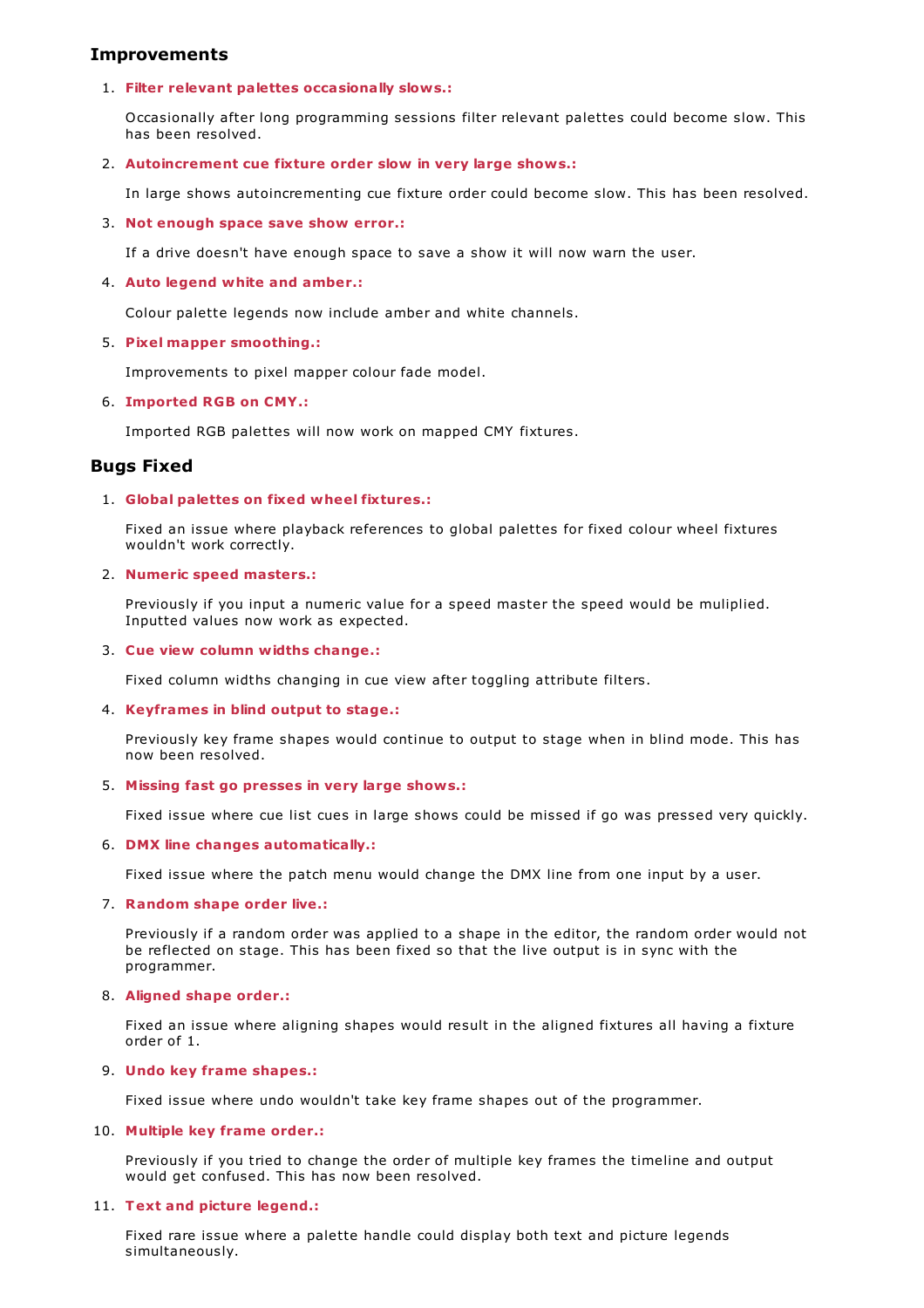#### 12. **Flash and swop ignores release to home.:**

Fixed issue where flash and swop would ignore release to home setting.

#### 13. **Clear key frame editor on blind.:**

Previously when a key frame was in the programmer and the user switched to blind mode the effect editor workspace still showed the key frame. Now when entering blind mode the effect editor is cleared of the key frame shape.

### 14. **Shape in programmer breaks record by fixture.:**

Fixed an issue where a shape in the programmer would prevent record by fixture recording all attributes.

### 15. **Delete key frame layer timeline sync.:**

Fixed an issue where deleting a key frame shape layer would not update the timeline correctly to reflect this.

### 16. **Attribute times with thru don't obey overlapping order numbers.:**

Fixed an issue where setting attribute times using thru would not obey overlapping fixture orders.

### 17. **Scale masters above 100%.:**

Previously scale masters greater than 100% would not calculate correctly. This has been resolved.

#### 18. **Timecode times with thru don't spread evenly.:**

Fixed an issue where times didn't spread correctly when using the thru syntax in timecode format.

### 19. **Filter relevant palettes after update.:**

Previously if a palette was updated to contain information for a new fixture type it would still grey out for the new fixture when filtering relevant palettes until the software was restarted. Palettes now filter correctly.

#### 20. **Shape palettes don't apply to all patterns.:**

Resolved an issue where parameters in shape palettes would only apply to the first pattern selected.

#### 21. **Wheel display out of sync after selection pattern.:**

Fixed an issue where the wheel display would not update correctly when using the wheel @ key after applying a selection pattern.

#### 22. **Binary show fails to load after exchange.:**

Fixed an issue where shows could fail to load following a fixture exchange.

#### 23. **Point time values don't work in some languages.:**

Fixed an issue where decimal points in times would fail in some language settings

## 24. **Include menu gets stuck.:**

Fixed a rare issue where the software could get stuck in the include menu after including a cue.

#### 25. **Group handle stuck in selected state.:**

Fixed an obscure issue where a group handle could get stuck on after a fixture exchange

## 26. **Empty fixture window after unfold.:**

Previously it was possible to unfold an empty fixture selection or a selection of fixtures without cells resulting in an empty fixtures workspace. This is no longer possible.

#### 27. **Can't select fixtures after changing user.:**

Fixed an issue where changing between users and handle worlds could result in some fixtures becoming unselectable.

### 28. **Version 7 shows not loading correctly.:**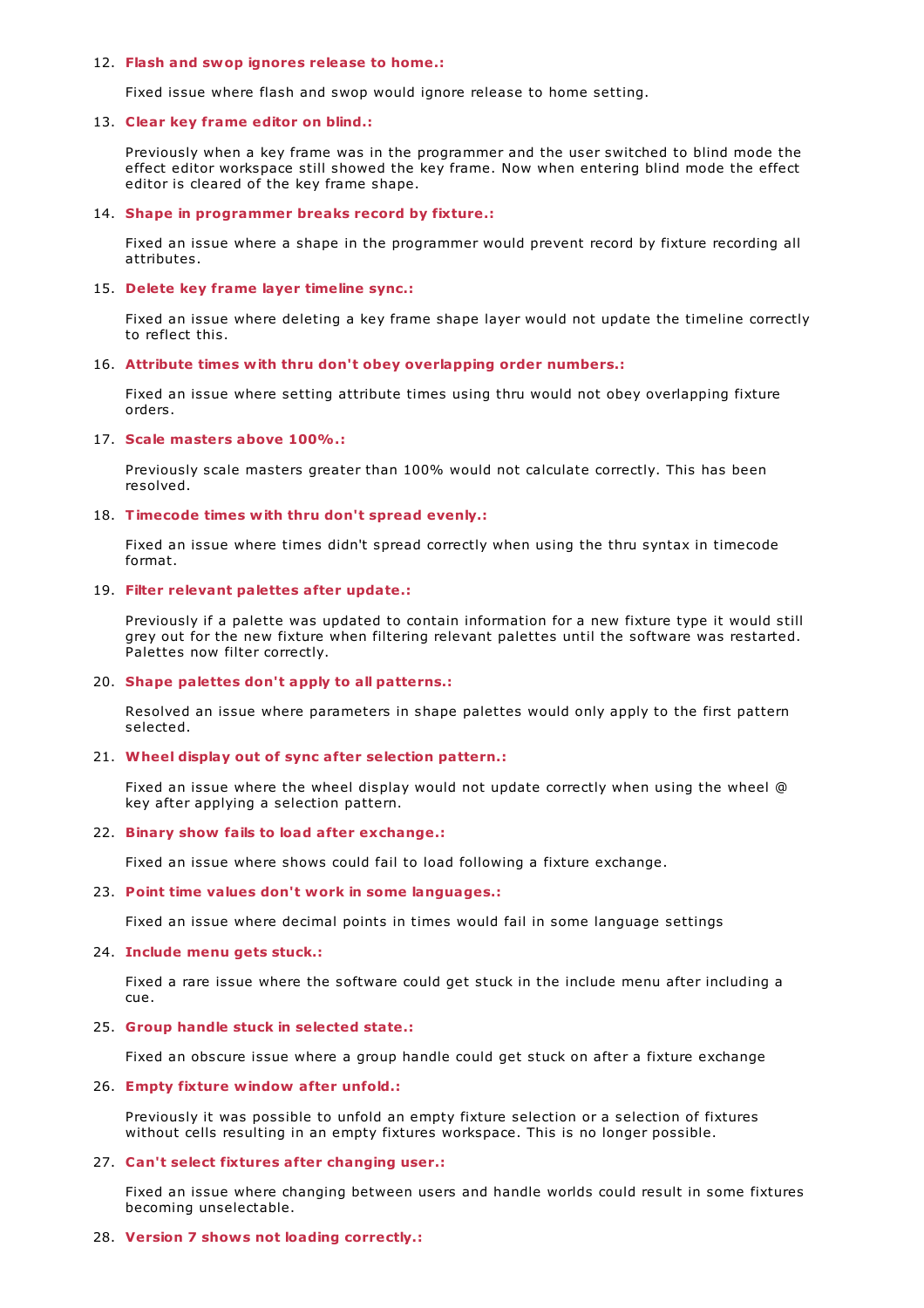Fixed an issue where version 7 shows wouldn't load correctly into version 9

### 29. **Swap number broken in edit groups.:**

Previously the option to swap numbers when using the renumber function in edit groups didn't work. This has now been fixed.

#### 30. **Shape size doesn't load correctly from previous versions.:**

Fixed an issue where the shape size playback option would reset to fixed when loading shows from previous versions.

#### 31. **Scale masters don't release on delete.:**

Previously if a group master was assigned to a fader, set to zero and then deleted, any associated fixtures would be stuck at zero with no way to regain intensity control. This has now been fixed.

### 32. **Corrupt personalities prevent shows from loading.:**

Fixed an issue where corrupt personalities in showfiles could cause the software to fall over when loading.

#### 33. **Park conflicting doesn't work properly.:**

Fixed an issue where the [Park Conflicting Fixtures] option when repatching did not work correctly.

### 34. **Mode 2 causes clear to release to locate.:**

Previously if a mode 2 or mode 3 playback was active and a palette was applied to the associated fixtures/controls subsequently clearing the programmer would result in the controls returning to their locate values. This has now been fixed so that the LTP values remain unchanged on clear.

#### 35. **Clear via @ menu deselects.:**

Fixed an issue where fixtures could incorrectly become deselected when releasing or clearing individual attributes.

#### 36. **Delete pixel map animation stops output.:**

Fixed an issue where deleting a pixel map animation could result in no output to stage.

### 37. **Pixel map effect release.:**

Previously pixel map effects would ignore release times and snap out. They now follow release times as expected.

#### 38. **Shape order on copied fixtures lost.:**

Fixed an issue where shapes on copied fixtures would lose their order after a save/load operation.

### 39. **Shape order on stage wrong after add fixture.:**

Fixed an issue when occasionally adding fixtures to shapes and then editing the shape fixture order could result in the output to stage being different to the actual order in the programmer.

### 40. **Shape fade out.:**

Previously shapes in playbacks would ignore fade out times and snap. They now follow fade out times as expected.

#### 41. **SMPTE panels won't come back.:**

Fixed an issue where the SMPTE panels would often not return on a ST following a panel reset.

#### 42. **Set list track move causes lock.:**

Fixed an issue where moving a set list track onto itself more than once would result in the software locking up.

### 43. **Wheel times on @ does not adjust all selected fixtures.:**

Fixed an issue where using the @ keys to input wheel times only adjusted one fixture rather than the whole selection.

#### 44. **Non-linear attribute curves cause lock on reconnection to node.:**